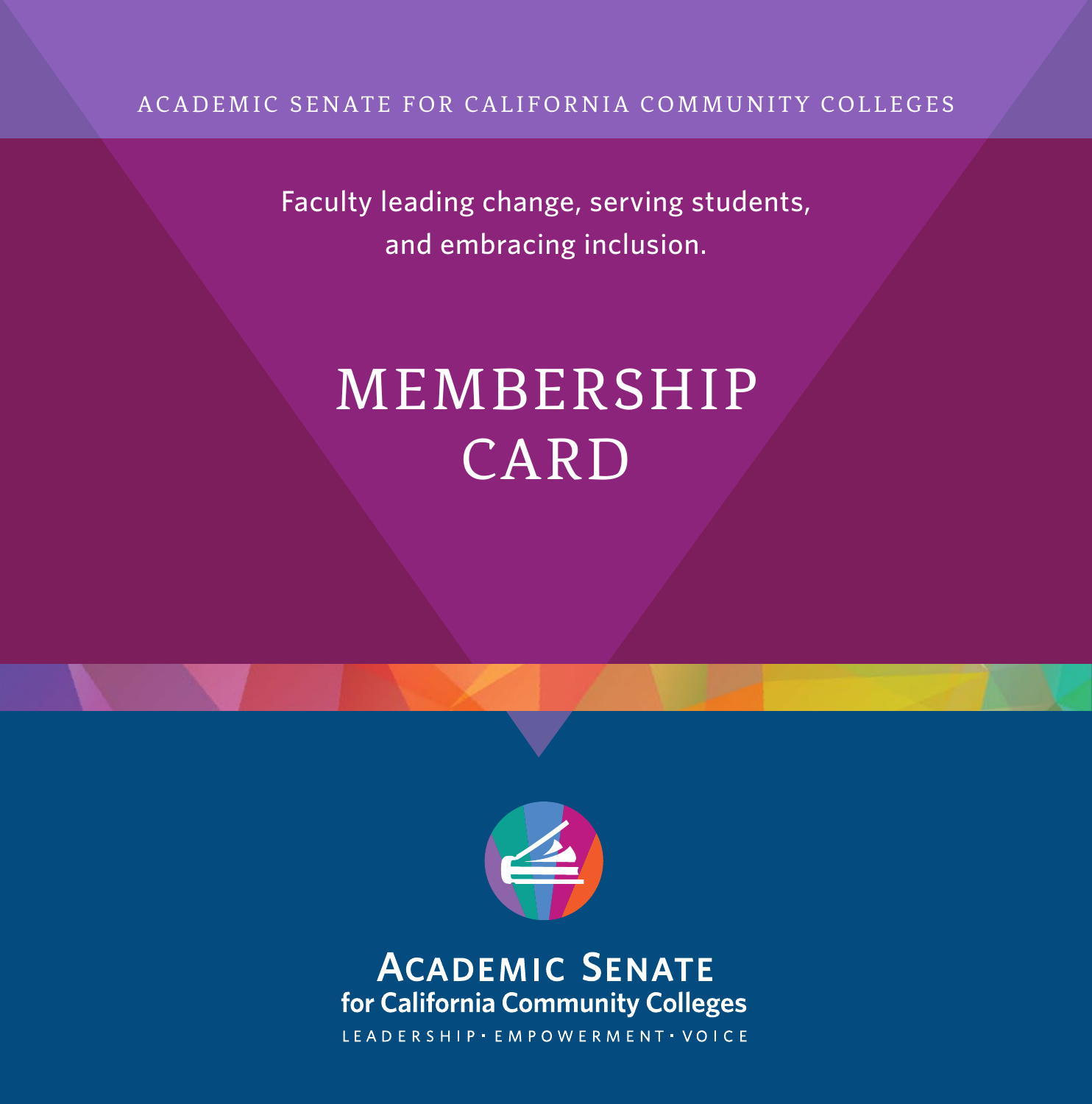# OUR PURPOSE

According to Title 5 §53200 of the California Education Code, the primary function of the Academic Senate is to make recommendations with respect to academic and professional matters. These "10+1" areas are elaborated on the complimentary membership card we have included. The Academic Senate acts on behalf of faculty as your official representative on policy development and implementation matters before the Board of Governors and the Chancellor, similar to how your local senate represents you at the college and district level: chairing committees, serving on task forces or standing committees, and advocating on your behalf before policy makers. We also serve as the resource center for information, services, and technical assistance for local academic senates and individual faculty members alike.

As a faculty member at your college, you are an official member of the Academic Senate for California Community Colleges.

# OUR STRUCTURE

We are comprised of member senates that elect representatives to serve on the Executive Committee; Executive Committee members, in turn, preside over a number of standing committees, listed on our website, set the strategic plan for the organization, and ensure that faculty in our system are well represented at the state-level. The Academic Senate committees are comprised of faculty members like you, who have volunteered to represent the interests of their colleagues on statewide matters.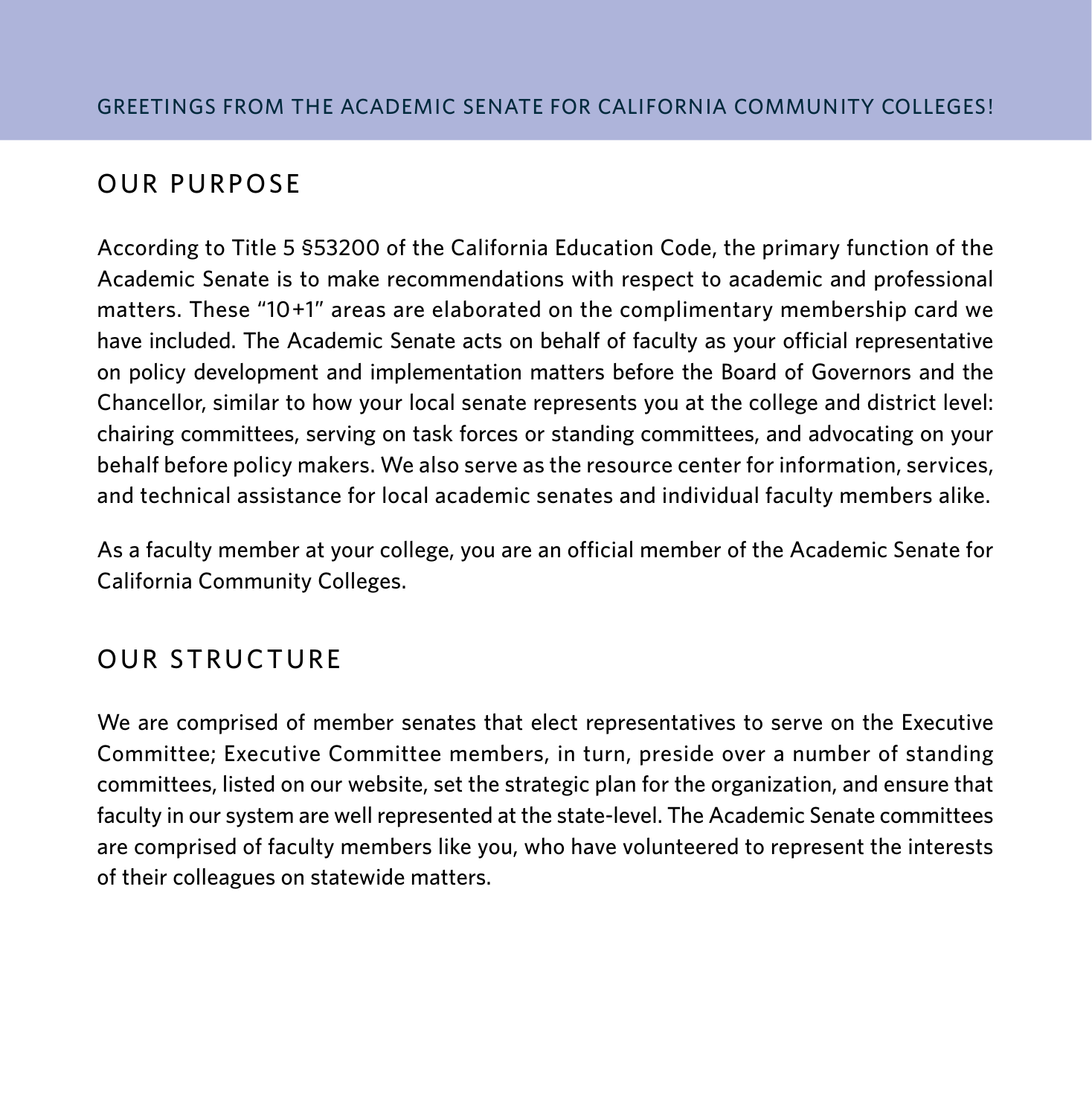

# OUR SERVICE TO YOUR LOCAL SENATE

The Academic Senate supports local academic senates. Our papers and resolutions, available on our website, offer guidance and promote excellence in the classroom and across campus. The Academic Senate offers workshops and strategic advice, especially in implementing practices that call for effective participation by the faculty, staff, and students in local governance and decision making. We work with system partners, such as the Community College League of California and the California Community Colleges Chief Instructional Officers. For more information about any of these services, faculty are asked to contact the Academic Senate office directly.

## OUR PLENARY SESSIONS

The Academic Senate's three-day plenary sessions, held each spring and fall, are the central events of the year. Local leaders and delegates address current issues facing the California Community College System, hear from experts at general sessions, participate in sessions on educational and instructional excellence and professional development, explore legislative and regulatory conditions affecting your diverse students or you as an educator, and discuss and debate issues. Delegates also draft and vote on resolutions to direct the work of the Executive Committee, as well as elect new Executive Committee members.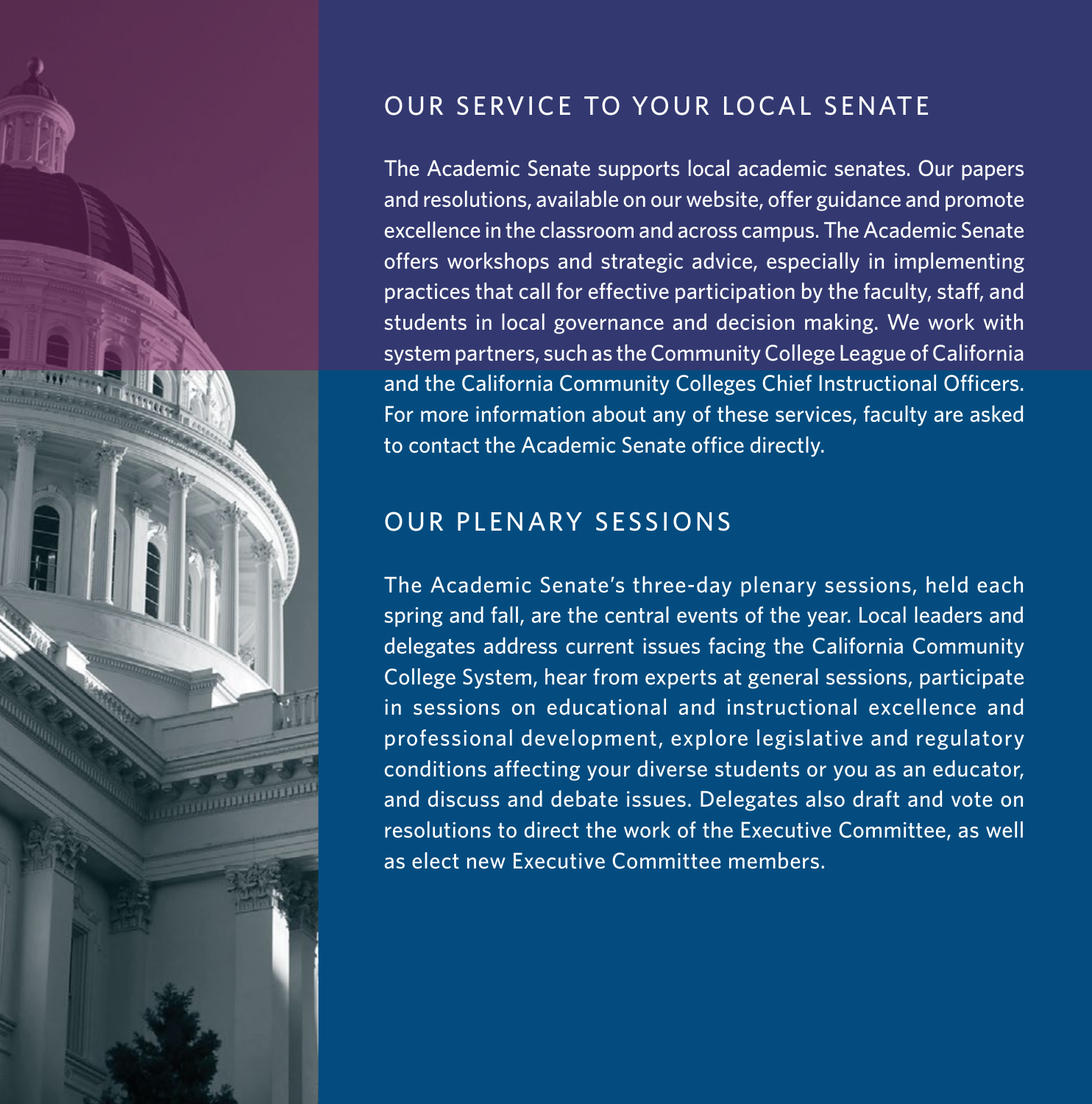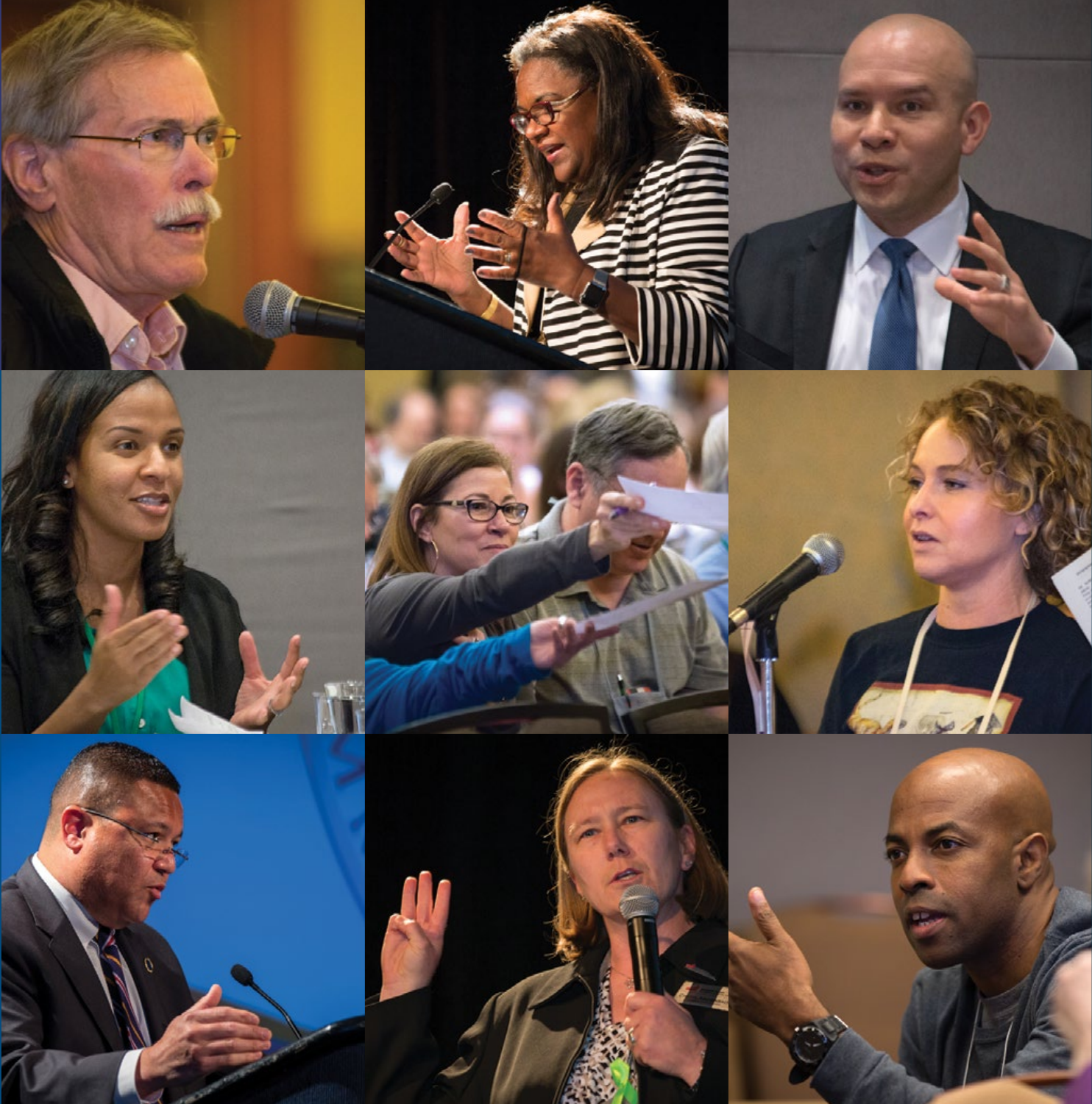#### OUR INSTITUTES

To educate community college faculty members throughout the state, the Academic Senate hosts annual institutes for the exchange of ideas and experiences among faculty colleagues.

ACCREDITATION INSTITUTE supports faculty and administrative leaders as they navigate all the waters of writing their institution's self-evaluation, create action plans for campuses, and share strategies with colleagues from across the state.

CARREER AND NON-CREDIT EDUCATION INSTITUTE promotes and develops leadership of Career and Technical Education and Noncredit faculty at the local, regional, and state levels; informs attendees about resources and training services available to them to strengthen their programs.

CURRICULUM INSTITUTE provides training to faculty members, as well as administrators and support staff, involved in curriculum development and program revision and offers advice about our crucial role as keepers of curricular standards; shares effective curriculum committee practices.

FACULTY LEADERSHIP INSTITUTE strengthens faculty roles in local academic senates to ensure their effective participation in college and district governance; links local colleges to state-level representation; supports, trains and inspires attendees to further service at their individual colleges.

OTHER INSTITUTES AVAILABLE offer information on topics such as teaching and learning, student learning outcomes, open educational resources, guided pathways, equity and diversity, and much more. Check the ASCCC website for more information about other institutes.